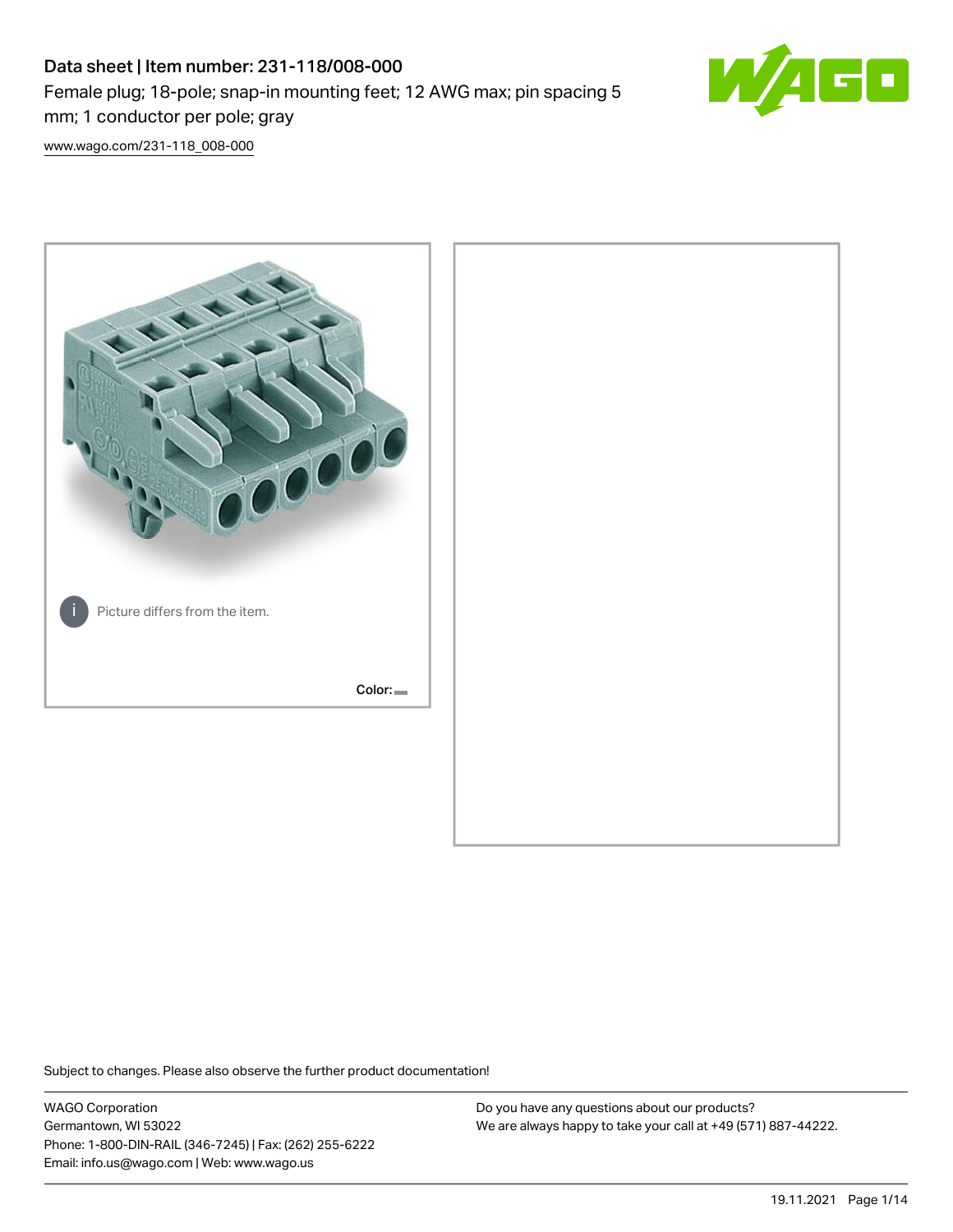

Dimensions in mm

 $L =$  (pole no. x pin spacing) + 1.5 mm

2- to 3-pole female connectors – one latch only

#### Item description

- **Universal connection for all conductor types**
- Easy cable pre-assembly and on-unit wiring via vertical and horizontal CAGE CLAMP<sup>®</sup> actuation  $\blacksquare$
- $\blacksquare$ Integrated test ports
- $\blacksquare$ With coding fingers

Subject to changes. Please also observe the further product documentation! Data

WAGO Corporation Germantown, WI 53022 Phone: 1-800-DIN-RAIL (346-7245) | Fax: (262) 255-6222 Email: info.us@wago.com | Web: www.wago.us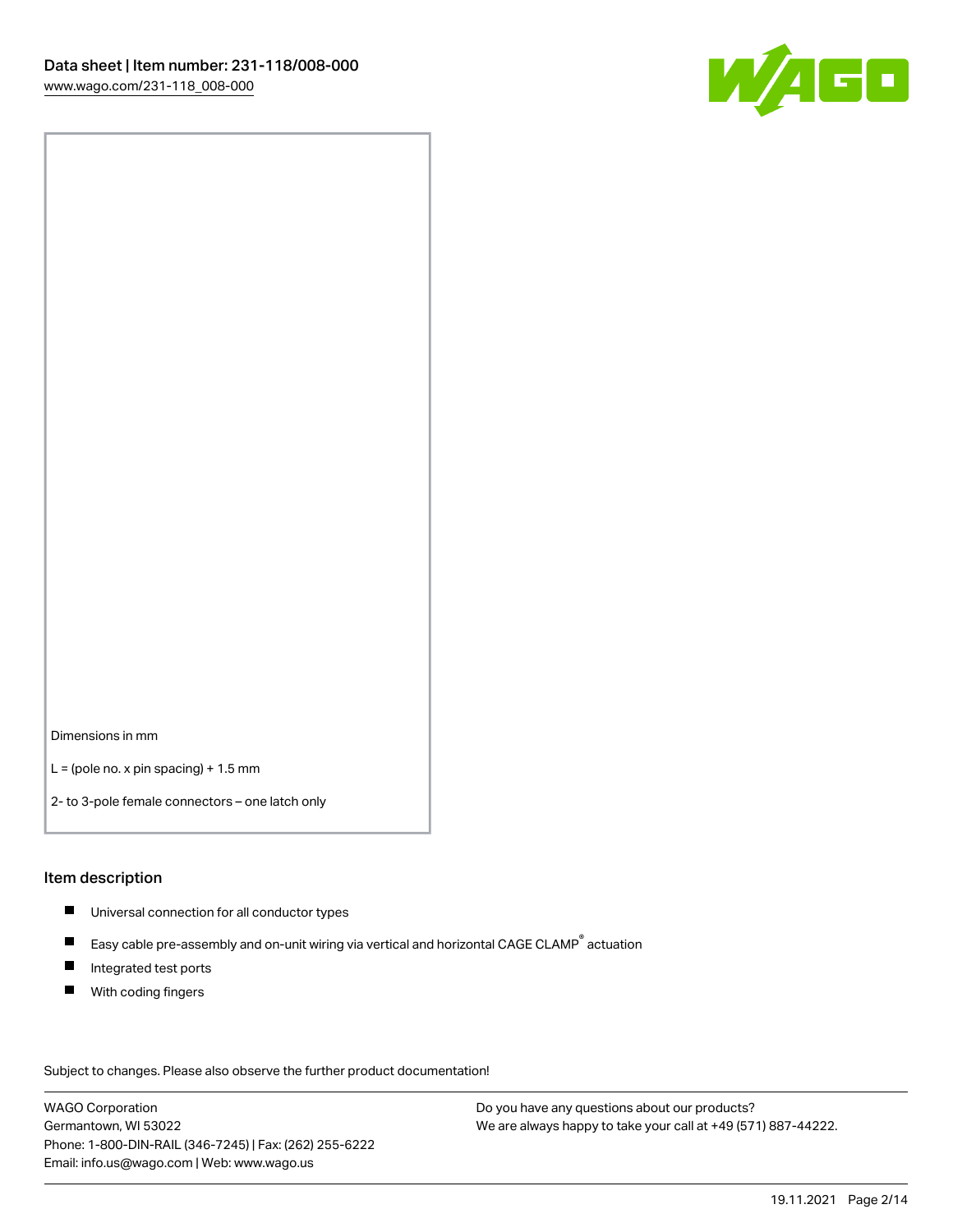

## Data Notes

| Safety information 1 | The MCS-MULTI CONNECTION SYSTEM includes connectors<br>without breaking capacity in accordance with DIN EN 61984. When<br>used as intended, these connectors must not be connected<br>/disconnected when live or under load. The circuit design should<br>ensure header pins, which can be touched, are not live when<br>unmated. |
|----------------------|-----------------------------------------------------------------------------------------------------------------------------------------------------------------------------------------------------------------------------------------------------------------------------------------------------------------------------------|
| Variants:            | Gold-plated or partially gold-plated contact surfaces<br>Other versions (or variants) can be requested from WAGO Sales or<br>configured at https://configurator.wago.com/                                                                                                                                                         |

## Electrical data

## IEC Approvals

| Ratings per                 | IEC/EN 60664-1                                                        |
|-----------------------------|-----------------------------------------------------------------------|
| Rated voltage (III / 3)     | 320 V                                                                 |
| Rated surge voltage (III/3) | 4 <sub>k</sub> V                                                      |
| Rated voltage (III/2)       | 320 V                                                                 |
| Rated surge voltage (III/2) | 4 <sub>k</sub> V                                                      |
| Nominal voltage (II/2)      | 630 V                                                                 |
| Rated surge voltage (II/2)  | 4 <sub>k</sub> V                                                      |
| Rated current               | 16A                                                                   |
| Legend (ratings)            | $(III / 2)$ $\triangle$ Overvoltage category III / Pollution degree 2 |

## UL Approvals

| Approvals per                  | UL 1059 |
|--------------------------------|---------|
| Rated voltage UL (Use Group B) | 300 V   |
| Rated current UL (Use Group B) | 15 A    |
| Rated voltage UL (Use Group D) | 300 V   |
| Rated current UL (Use Group D) | 10 A    |

## Ratings per UL

| Rated voltage UL 1977 | 600 V         |
|-----------------------|---------------|
| Rated current UL 1977 | $\sim$ $\sim$ |

## CSA Approvals

Approvals per CSA

| <b>WAGO Corporation</b>                                | Do you have any questions about our products?                 |
|--------------------------------------------------------|---------------------------------------------------------------|
| Germantown, WI 53022                                   | We are always happy to take your call at +49 (571) 887-44222. |
| Phone: 1-800-DIN-RAIL (346-7245)   Fax: (262) 255-6222 |                                                               |
| Email: info.us@wago.com   Web: www.wago.us             |                                                               |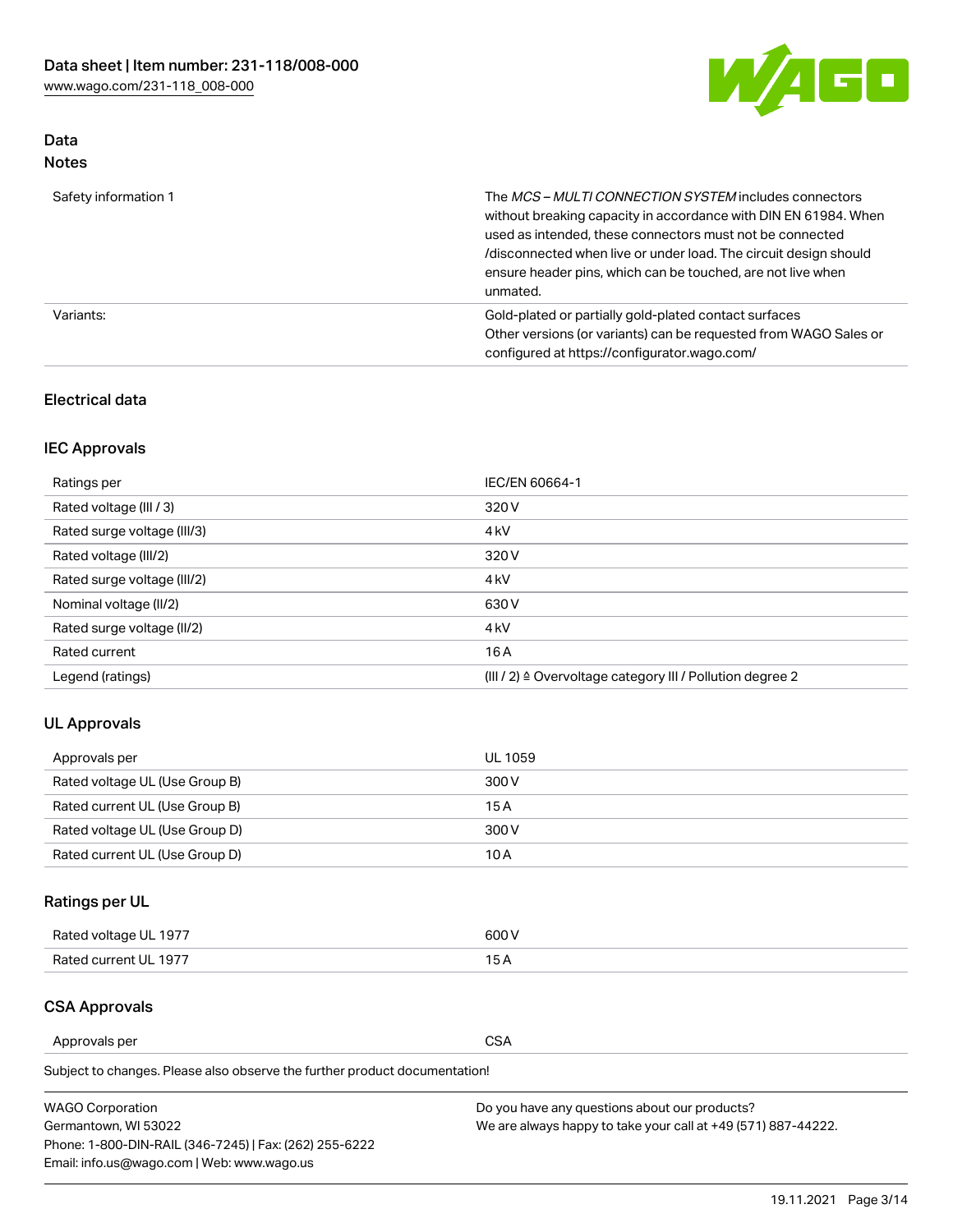[www.wago.com/231-118\\_008-000](http://www.wago.com/231-118_008-000)



| Rated voltage CSA (Use Group B) | 300 V |
|---------------------------------|-------|
| Rated current CSA (Use Group B) | 15 A  |
| Rated voltage CSA (Use Group D) | 300 V |
| Rated current CSA (Use Group D) | 10 A  |

## Connection data

| Total number of connection points | 18 |
|-----------------------------------|----|
| Total number of potentials        | 18 |
| Number of connection types        |    |
| Number of levels                  |    |

#### Connection 1

| Connection technology                             | CAGE CLAMP®                             |
|---------------------------------------------------|-----------------------------------------|
| Actuation type                                    | Operating tool                          |
| Solid conductor                                   | $0.082.5$ mm <sup>2</sup> / 28  12 AWG  |
| Fine-stranded conductor                           | $0.08$ 2.5 mm <sup>2</sup> / 28  12 AWG |
| Fine-stranded conductor; with insulated ferrule   | $0.251.5$ mm <sup>2</sup>               |
| Fine-stranded conductor; with uninsulated ferrule | $0.252.5$ mm <sup>2</sup>               |
| Strip length                                      | $89$ mm $/ 0.310.35$ inch               |
| Number of poles                                   | 18                                      |
| Conductor entry direction to mating direction     | 0°                                      |

## Physical data

| Pin spacing             | 5 mm / 0.197 inch    |
|-------------------------|----------------------|
| Width                   | 91.5 mm / 3.602 inch |
| Height                  | 18.8 mm / 0.74 inch  |
| Height from the surface | 14.3 mm / 0.563 inch |
| Depth                   | 26.5 mm / 1.043 inch |

#### Mechanical data

| Housing sheet thickness | $0.6$ 1.2 mm / 0.024 $\dots$ 0.047 inch |
|-------------------------|-----------------------------------------|
| Mounting type           | Snap-in foot                            |
| Mounting type           | Panel mounting                          |

## Plug-in connection

Contact type (pluggable connector) example a set of the Female connector/socket

Subject to changes. Please also observe the further product documentation!

| WAGO Corporation                                       |  |
|--------------------------------------------------------|--|
| Germantown. WI 53022                                   |  |
| Phone: 1-800-DIN-RAIL (346-7245)   Fax: (262) 255-6222 |  |
| Email: info.us@wago.com   Web: www.wago.us             |  |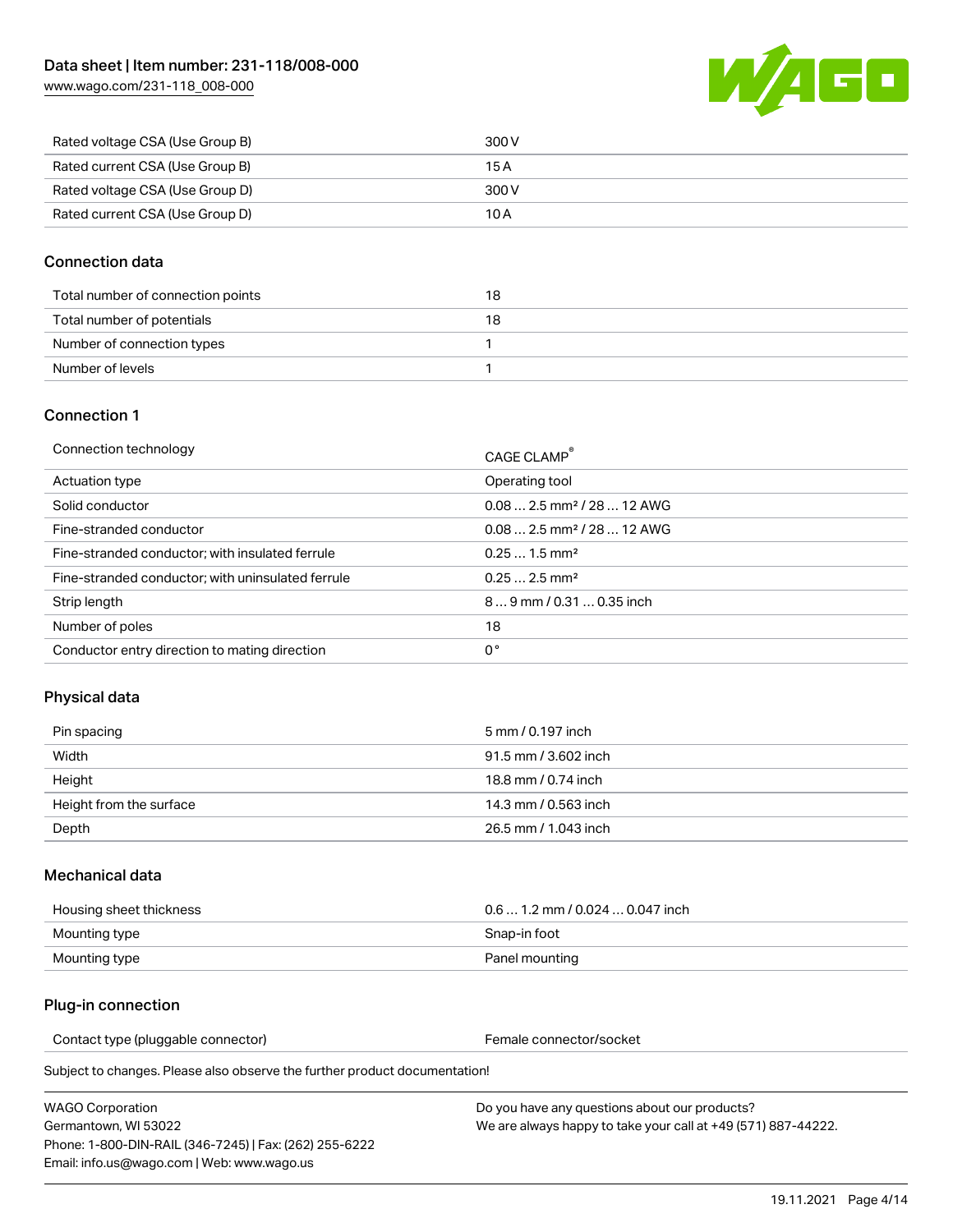[www.wago.com/231-118\\_008-000](http://www.wago.com/231-118_008-000)



| Connector (connection type)   | for conductor |
|-------------------------------|---------------|
| Mismating protection          | No            |
| Locking of plug-in connection | Without       |

## Material data

| Color                       | gray                              |
|-----------------------------|-----------------------------------|
| Material group              |                                   |
| Insulation material         | Polyamide (PA66)                  |
| Flammability class per UL94 | V <sub>0</sub>                    |
| Clamping spring material    | Chrome nickel spring steel (CrNi) |
| Contact material            | Copper alloy                      |
| Contact plating             | tin-plated                        |
| Fire load                   | 0.457 MJ                          |
| Weight                      | 32.4g                             |
|                             |                                   |

#### Environmental requirements

| Limit temperature range | … +85 ° <sup>∩</sup><br>-60 |
|-------------------------|-----------------------------|
|-------------------------|-----------------------------|

## Commercial data

| Product Group         | 3 (Multi Conn. System) |
|-----------------------|------------------------|
| PU (SPU)              | 25 Stück               |
| Packaging type        | box                    |
| Country of origin     | DE                     |
| <b>GTIN</b>           | 4044918342452          |
| Customs tariff number | 8536694040             |

#### Approvals / Certificates

#### Country specific Approvals

| Logo | Approval                               | <b>Additional Approval Text</b> | Certificate<br>name |
|------|----------------------------------------|---------------------------------|---------------------|
|      | CВ<br><b>DEKRA Certification B.V.</b>  | IEC 61984                       | NL-39756            |
|      | <b>CSA</b><br>DEKRA Certification B.V. | C <sub>22.2</sub>               | LR 18677-<br>25     |

#### Ship Approvals

| <b>WAGO Corporation</b>                                | Do you have any questions about our products?                 |
|--------------------------------------------------------|---------------------------------------------------------------|
| Germantown, WI 53022                                   | We are always happy to take your call at +49 (571) 887-44222. |
| Phone: 1-800-DIN-RAIL (346-7245)   Fax: (262) 255-6222 |                                                               |
| Email: info.us@wago.com   Web: www.wago.us             |                                                               |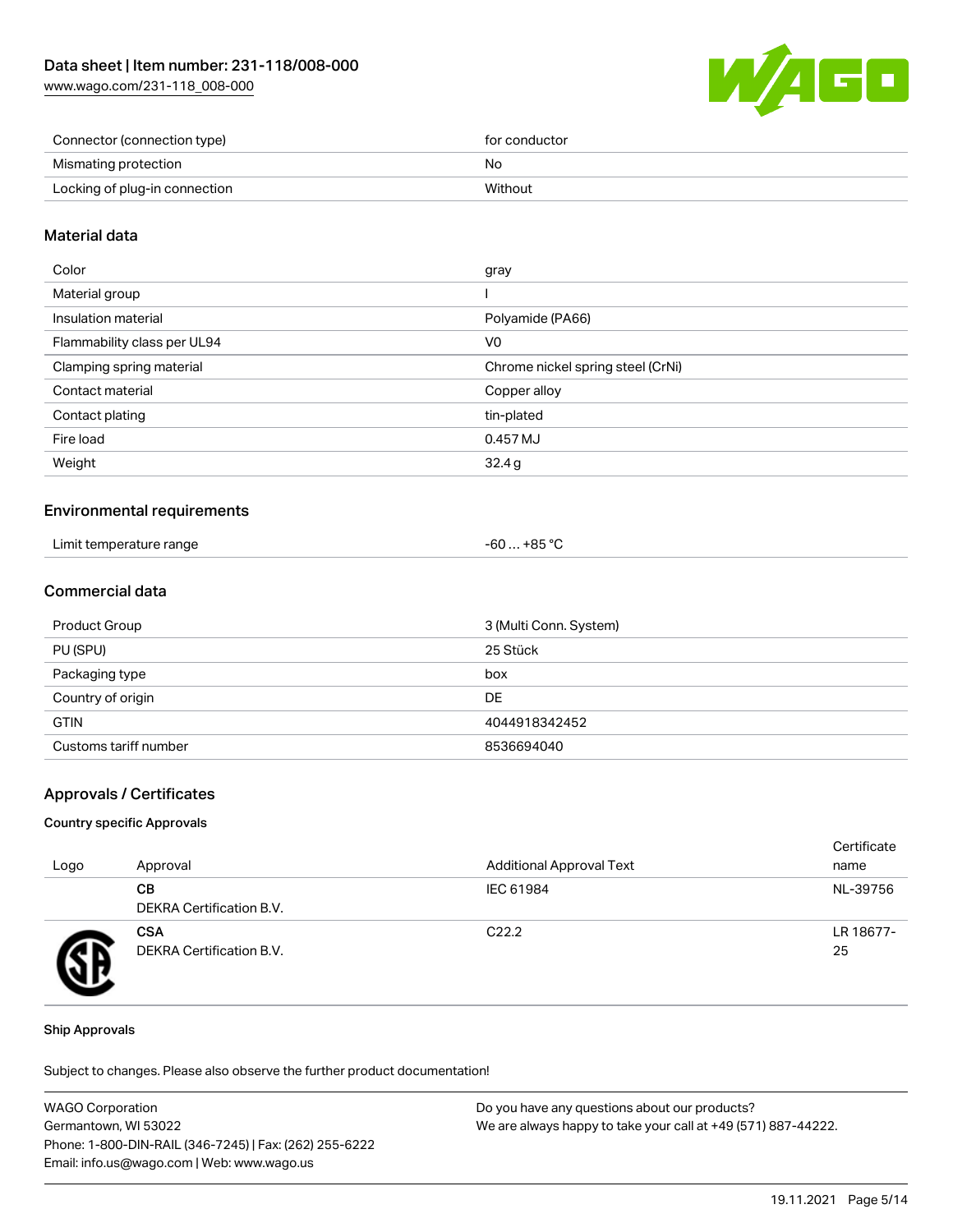# Data sheet | Item number: 231-118/008-000

[www.wago.com/231-118\\_008-000](http://www.wago.com/231-118_008-000)



| Logo                | Approval                                                | <b>Additional Approval Text</b> | Certificate<br>name                |
|---------------------|---------------------------------------------------------|---------------------------------|------------------------------------|
| ABS                 | <b>ABS</b><br>American Bureau of Shipping               | $\overline{\phantom{0}}$        | $19 -$<br>HG1869876-<br><b>PDA</b> |
| <b>BUNEAU</b>       | BV<br>Bureau Veritas S.A.                               | IEC 60998                       | 11915/D0<br>BV                     |
|                     | <b>DNV GL</b><br>Det Norske Veritas, Germanischer Lloyd | $\overline{\phantom{a}}$        | TAE000016Z                         |
| <b>UL-Approvals</b> |                                                         |                                 |                                    |
| Logo                | Approval                                                | <b>Additional Approval Text</b> | Certificate<br>name                |
|                     | UL<br>Underwriters Laboratories Inc.                    | <b>UL 1059</b>                  | E45172                             |
|                     | <b>UR</b><br>Underwriters Laboratories Inc.             | <b>UL 1977</b>                  | E45171                             |

# **Counterpart**

| BOON         |                                                 |                      |
|--------------|-------------------------------------------------|----------------------|
|              | Item no.231-618                                 |                      |
| <b>SAAAA</b> | Male connector; 18-pole; Pin spacing 5 mm; gray | www.wago.com/231-618 |

## Optional accessories

#### Ferrules

| Ferrule |                                                                                                                        |                      |
|---------|------------------------------------------------------------------------------------------------------------------------|----------------------|
|         | Item no.: 216-101<br>Ferrule; Sleeve for 0.5 mm <sup>2</sup> / AWG 22; uninsulated; electro-tin plated; silver-colored | www.wago.com/216-101 |
|         | Item no.: 216-104<br>Ferrule; Sleeve for 1.5 mm <sup>2</sup> / AWG 16; uninsulated; electro-tin plated; silver-colored | www.wago.com/216-104 |
|         | Item no.: 216-106<br>Ferrule; Sleeve for 2.5 mm <sup>2</sup> / AWG 14; uninsulated; electro-tin plated; silver-colored | www.wago.com/216-106 |
|         |                                                                                                                        |                      |

| <b>WAGO Corporation</b>                                | Do you have any questions about our products?                 |
|--------------------------------------------------------|---------------------------------------------------------------|
| Germantown, WI 53022                                   | We are always happy to take your call at +49 (571) 887-44222. |
| Phone: 1-800-DIN-RAIL (346-7245)   Fax: (262) 255-6222 |                                                               |
| Email: info.us@wago.com   Web: www.wago.us             |                                                               |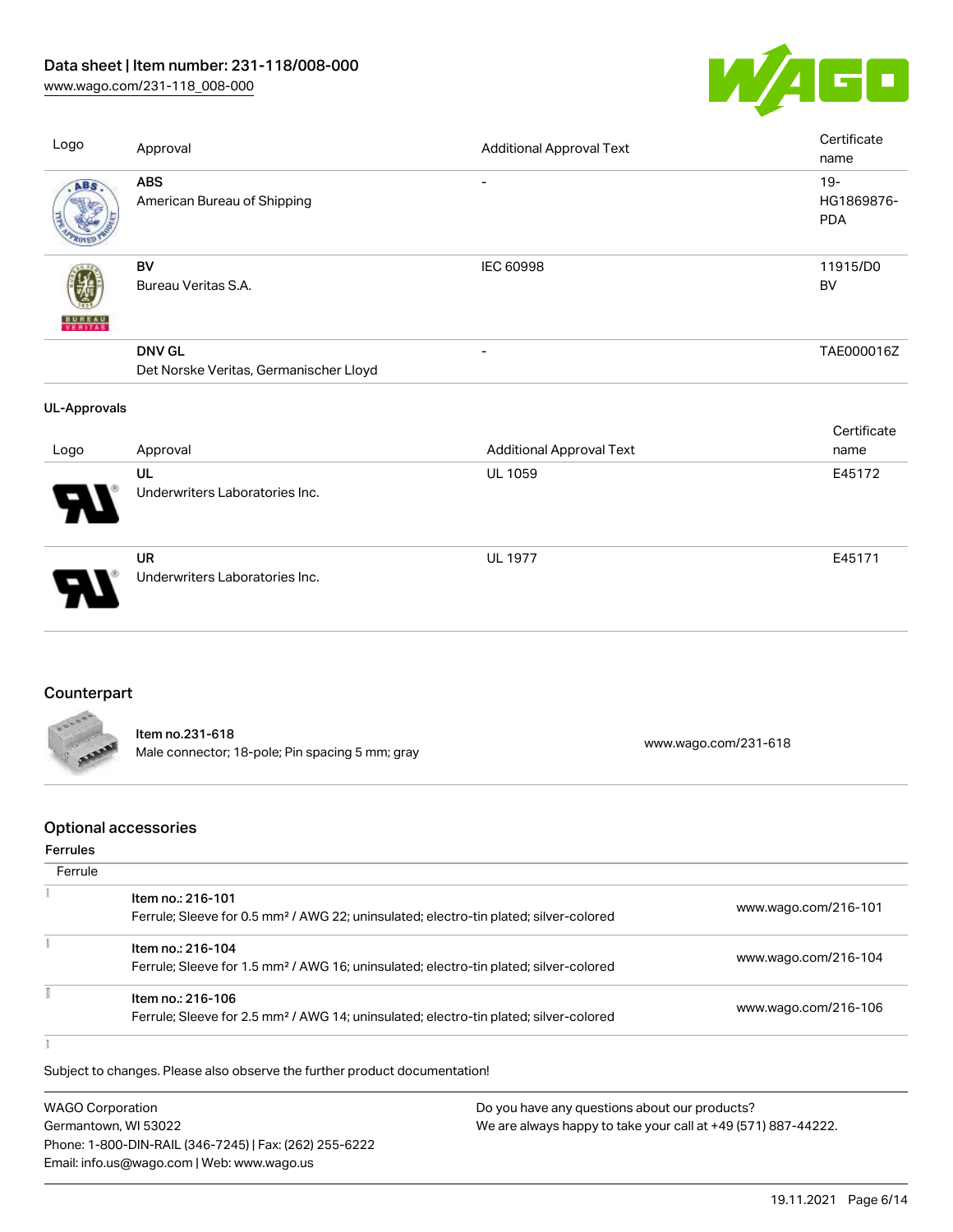Phone: 1-800-DIN-RAIL (346-7245) | Fax: (262) 255-6222

Email: info.us@wago.com | Web: www.wago.us

[www.wago.com/231-118\\_008-000](http://www.wago.com/231-118_008-000)



|                         | Item no.: 216-102<br>Ferrule; Sleeve for 0.75 mm <sup>2</sup> / AWG 20; uninsulated; electro-tin plated; silver-colored                                                                           |                                                                                                                | www.wago.com/216-102 |
|-------------------------|---------------------------------------------------------------------------------------------------------------------------------------------------------------------------------------------------|----------------------------------------------------------------------------------------------------------------|----------------------|
|                         | Item no.: 216-103<br>Ferrule; Sleeve for 1 mm <sup>2</sup> / AWG 18; uninsulated; electro-tin plated                                                                                              |                                                                                                                | www.wago.com/216-103 |
|                         | Item no.: 216-123<br>Ferrule; Sleeve for 1 mm <sup>2</sup> / AWG 18; uninsulated; electro-tin plated; silver-colored                                                                              |                                                                                                                | www.wago.com/216-123 |
|                         | Item no.: 216-122<br>Ferrule; Sleeve for 0.75 mm <sup>2</sup> / AWG 20; uninsulated; electro-tin plated; silver-colored                                                                           |                                                                                                                | www.wago.com/216-122 |
|                         | Item no.: 216-124<br>Ferrule; Sleeve for 1.5 mm <sup>2</sup> / AWG 16; uninsulated; electro-tin plated                                                                                            |                                                                                                                | www.wago.com/216-124 |
|                         | Item no.: 216-142<br>Ferrule; Sleeve for 0.75 mm <sup>2</sup> / 18 AWG; uninsulated; electro-tin plated; electrolytic copper; gastight<br>crimped; acc. to DIN 46228, Part 1/08.92                |                                                                                                                | www.wago.com/216-142 |
|                         | Item no.: 216-132<br>Ferrule; Sleeve for 0.34 mm <sup>2</sup> / AWG 24; uninsulated; electro-tin plated                                                                                           |                                                                                                                | www.wago.com/216-132 |
|                         | Item no.: 216-121<br>Ferrule; Sleeve for 0.5 mm <sup>2</sup> / AWG 22; uninsulated; electro-tin plated; silver-colored                                                                            |                                                                                                                | www.wago.com/216-121 |
|                         | Item no.: 216-143<br>Ferrule; Sleeve for 1 mm <sup>2</sup> / AWG 18; uninsulated; electro-tin plated; electrolytic copper; gastight<br>crimped; acc. to DIN 46228, Part 1/08.92                   |                                                                                                                | www.wago.com/216-143 |
|                         | Item no.: 216-131<br>Ferrule; Sleeve for 0.25 mm <sup>2</sup> / AWG 24; uninsulated; electro-tin plated; silver-colored                                                                           |                                                                                                                | www.wago.com/216-131 |
|                         | Item no.: 216-141<br>Ferrule; Sleeve for 0.5 mm <sup>2</sup> / 20 AWG; uninsulated; electro-tin plated; electrolytic copper; gastight<br>crimped; acc. to DIN 46228, Part 1/08.92                 |                                                                                                                | www.wago.com/216-141 |
|                         | Item no.: 216-152<br>Ferrule; Sleeve for 0.34 mm <sup>2</sup> / AWG 24; uninsulated; electro-tin plated                                                                                           |                                                                                                                | www.wago.com/216-152 |
|                         | Item no.: 216-203<br>Ferrule; Sleeve for 1 mm <sup>2</sup> / AWG 18; insulated; electro-tin plated; red                                                                                           |                                                                                                                | www.wago.com/216-203 |
|                         | Item no.: 216-202<br>Ferrule; Sleeve for 0.75 mm <sup>2</sup> / 18 AWG; insulated; electro-tin plated; gray                                                                                       |                                                                                                                | www.wago.com/216-202 |
|                         | Item no.: 216-151<br>Ferrule; Sleeve for 0.25 mm <sup>2</sup> / AWG 24; uninsulated; electro-tin plated                                                                                           |                                                                                                                | www.wago.com/216-151 |
|                         | Item no.: 216-204<br>Ferrule; Sleeve for 1.5 mm <sup>2</sup> / AWG 16; insulated; electro-tin plated; black                                                                                       |                                                                                                                | www.wago.com/216-204 |
|                         | Item no.: 216-144<br>Ferrule; Sleeve for 1.5 mm <sup>2</sup> / AWG 16; uninsulated; electro-tin plated; electrolytic copper; gastight<br>crimped; acc. to DIN 46228, Part 1/08.92; silver-colored |                                                                                                                | www.wago.com/216-144 |
|                         | Item no.: 216-201<br>Ferrule; Sleeve for 0.5 mm <sup>2</sup> / 20 AWG; insulated; electro-tin plated; white                                                                                       |                                                                                                                | www.wago.com/216-201 |
|                         | Subject to changes. Please also observe the further product documentation!                                                                                                                        |                                                                                                                |                      |
| <b>WAGO Corporation</b> | Germantown, WI 53022                                                                                                                                                                              | Do you have any questions about our products?<br>We are always happy to take your call at +49 (571) 887-44222. |                      |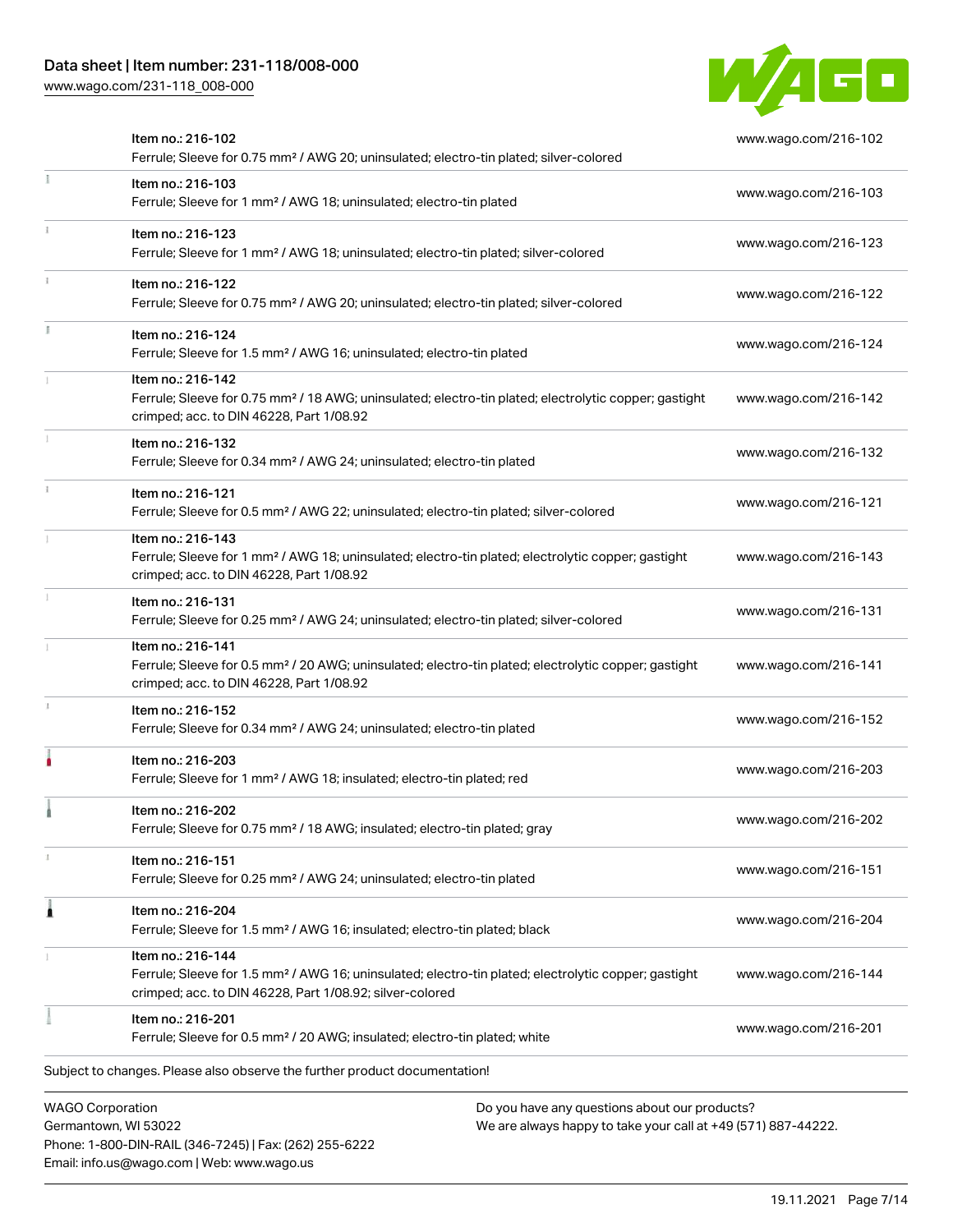## Data sheet | Item number: 231-118/008-000

[www.wago.com/231-118\\_008-000](http://www.wago.com/231-118_008-000)



| Marking strip       |                                                                                                                                                                                                         |                      |
|---------------------|---------------------------------------------------------------------------------------------------------------------------------------------------------------------------------------------------------|----------------------|
| Marking accessories |                                                                                                                                                                                                         |                      |
| à                   | Item no.: 216-302<br>Ferrule; Sleeve for 0.34 mm <sup>2</sup> / 22 AWG; insulated; electro-tin plated; green                                                                                            | www.wago.com/216-302 |
|                     | Item no.: 216-322<br>Ferrule; Sleeve for 0.34 mm <sup>2</sup> / 22 AWG; insulated; electro-tin plated; green                                                                                            | www.wago.com/216-322 |
|                     | Item no.: 216-321<br>Ferrule; Sleeve for 0.25 mm <sup>2</sup> / AWG 24; insulated; electro-tin plated; yellow                                                                                           | www.wago.com/216-321 |
|                     | Item no.: 216-301<br>Ferrule; Sleeve for 0.25 mm <sup>2</sup> / AWG 24; insulated; electro-tin plated; yellow                                                                                           | www.wago.com/216-301 |
|                     | Item no.: 216-262<br>Ferrule; Sleeve for 0.75 mm <sup>2</sup> / 18 AWG; insulated; electro-tin plated; electrolytic copper; gastight<br>crimped; acc. to DIN 46228, Part 4/09.90; gray                  | www.wago.com/216-262 |
| 1                   | Item no.: 216-284<br>Ferrule; Sleeve for 1.5 mm <sup>2</sup> / AWG 16; insulated; electro-tin plated; electrolytic copper; gastight<br>crimped; acc. to DIN 46228, Part 4/09.90; black                  | www.wago.com/216-284 |
| 1                   | Item no.: 216-264<br>Ferrule; Sleeve for 1.5 mm <sup>2</sup> / AWG 16; insulated; electro-tin plated; electrolytic copper; gastight<br>crimped; acc. to DIN 46228, Part 4/09.90; black                  | www.wago.com/216-264 |
|                     | Item no.: 216-263<br>Ferrule; Sleeve for 1 mm <sup>2</sup> / AWG 18; insulated; electro-tin plated; electrolytic copper; gastight crimped; www.wago.com/216-263<br>acc. to DIN 46228, Part 4/09.90; red |                      |
| л                   | Item no.: 216-244<br>Ferrule; Sleeve for 1.5 mm <sup>2</sup> / AWG 16; insulated; electro-tin plated; electrolytic copper; gastight<br>crimped; acc. to DIN 46228, Part 4/09.90; black                  | www.wago.com/216-244 |
|                     | Item no.: 216-243<br>Ferrule; Sleeve for 1 mm <sup>2</sup> / AWG 18; insulated; electro-tin plated; electrolytic copper; gastight crimped; www.wago.com/216-243<br>acc. to DIN 46228, Part 4/09.90; red |                      |
| Â                   | Item no.: 216-224<br>Ferrule; Sleeve for 1.5 mm <sup>2</sup> / AWG 16; insulated; electro-tin plated; black                                                                                             | www.wago.com/216-224 |
|                     | Item no.: 216-221<br>Ferrule; Sleeve for 0.5 mm <sup>2</sup> / 20 AWG; insulated; electro-tin plated; white                                                                                             | www.wago.com/216-221 |
|                     | Item no.: 216-222<br>Ferrule; Sleeve for 0.75 mm <sup>2</sup> / 18 AWG; insulated; electro-tin plated; gray                                                                                             | www.wago.com/216-222 |
|                     | Item no.: 216-242<br>Ferrule; Sleeve for 0.75 mm <sup>2</sup> / 18 AWG; insulated; electro-tin plated; electrolytic copper; gastight<br>crimped; acc. to DIN 46228, Part 4/09.90; gray                  | www.wago.com/216-242 |
|                     | Item no.: 216-241<br>Ferrule; Sleeve for 0.5 mm <sup>2</sup> / 20 AWG; insulated; electro-tin plated; electrolytic copper; gastight<br>crimped; acc. to DIN 46228, Part 4/09.90; white                  | www.wago.com/216-241 |
|                     | Item no.: 216-223<br>Ferrule; Sleeve for 1 mm <sup>2</sup> / AWG 18; insulated; electro-tin plated; red                                                                                                 | www.wago.com/216-223 |

Subject to changes. Please also observe the further product documentation!

| <b>WAGO Corporation</b>                                |
|--------------------------------------------------------|
| Germantown, WI 53022                                   |
| Phone: 1-800-DIN-RAIL (346-7245)   Fax: (262) 255-6222 |
| Email: info.us@wago.com   Web: www.wago.us             |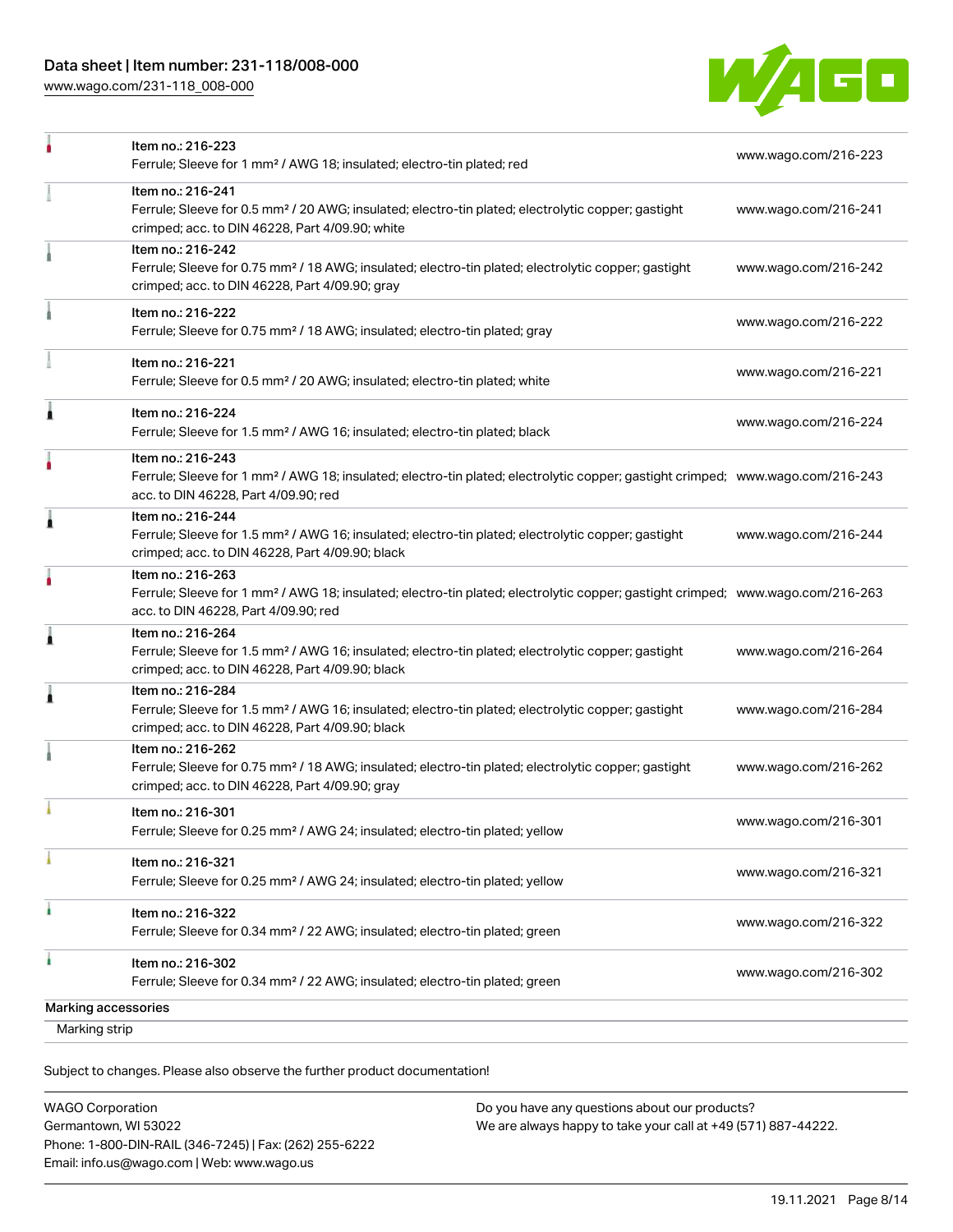[www.wago.com/231-118\\_008-000](http://www.wago.com/231-118_008-000)



|                            | Item no.: 210-331/500-103<br>Marking strips; as a DIN A4 sheet; MARKED; 1-12 (300x); Height of marker strip: 2.3 mm/0.091 in; Strip<br>length 182 mm; Horizontal marking; Self-adhesive; white  | www.wago.com/210-331<br>/500-103 |
|----------------------------|-------------------------------------------------------------------------------------------------------------------------------------------------------------------------------------------------|----------------------------------|
|                            | Item no.: 210-331/500-104<br>Marking strips; as a DIN A4 sheet; MARKED; 13-24 (300x); Height of marker strip: 2.3 mm/0.091 in; Strip<br>length 182 mm; Horizontal marking; Self-adhesive; white | www.wago.com/210-331<br>/500-104 |
|                            | Item no.: 210-332/500-202<br>Marking strips; as a DIN A4 sheet; MARKED; 1-16 (160x); Height of marker strip: 3 mm; Strip length 182<br>mm; Horizontal marking; Self-adhesive; white             | www.wago.com/210-332<br>/500-202 |
|                            | Item no.: 210-332/500-206<br>Marking strips; as a DIN A4 sheet; MARKED; 33-48 (160x); Height of marker strip: 3 mm; Strip length<br>182 mm; Horizontal marking; Self-adhesive; white            | www.wago.com/210-332<br>/500-206 |
|                            | Item no.: 210-332/500-205<br>Marking strips; as a DIN A4 sheet; MARKED; 1-32 (80x); Height of marker strip: 3 mm; Strip length 182<br>mm; Horizontal marking; Self-adhesive; white              | www.wago.com/210-332<br>/500-205 |
|                            | Item no.: 210-332/500-204<br>Marking strips; as a DIN A4 sheet; MARKED; 17-32 (160x); Height of marker strip: 3 mm; Strip length<br>182 mm; Horizontal marking; Self-adhesive; white            | www.wago.com/210-332<br>/500-204 |
| <b>Testing accessories</b> |                                                                                                                                                                                                 |                                  |
| Testing accessories        |                                                                                                                                                                                                 |                                  |
|                            | Item no.: 210-136<br>Test plug; 2 mm Ø; with 500 mm cable                                                                                                                                       | www.wago.com/210-136             |
|                            | Item no.: 231-661<br>Test plugs for female connectors; for 5 mm and 5.08 mm pin spacing; 2,50 mm <sup>2</sup> ; light gray                                                                      | www.wago.com/231-661             |
| Insulations stops          |                                                                                                                                                                                                 |                                  |
| Insulation stop            |                                                                                                                                                                                                 |                                  |
|                            | Item no.: 231-672<br>Insulation stop; 0.75 - 1 mm <sup>2</sup> ; dark gray                                                                                                                      | www.wago.com/231-672             |
| Lecci                      | Item no.: 231-670<br>Insulation stop; 0.08-0.2 mm <sup>2</sup> / 0.2 mm <sup>2</sup> "s"; white                                                                                                 | www.wago.com/231-670             |
|                            | Item no.: 231-671<br>Insulation stop; 0.25 - 0.5 mm <sup>2</sup> ; light gray                                                                                                                   | www.wago.com/231-671             |
| Mounting adapter           |                                                                                                                                                                                                 |                                  |
|                            |                                                                                                                                                                                                 |                                  |

WAGO Corporation Germantown, WI 53022 Phone: 1-800-DIN-RAIL (346-7245) | Fax: (262) 255-6222 Email: info.us@wago.com | Web: www.wago.us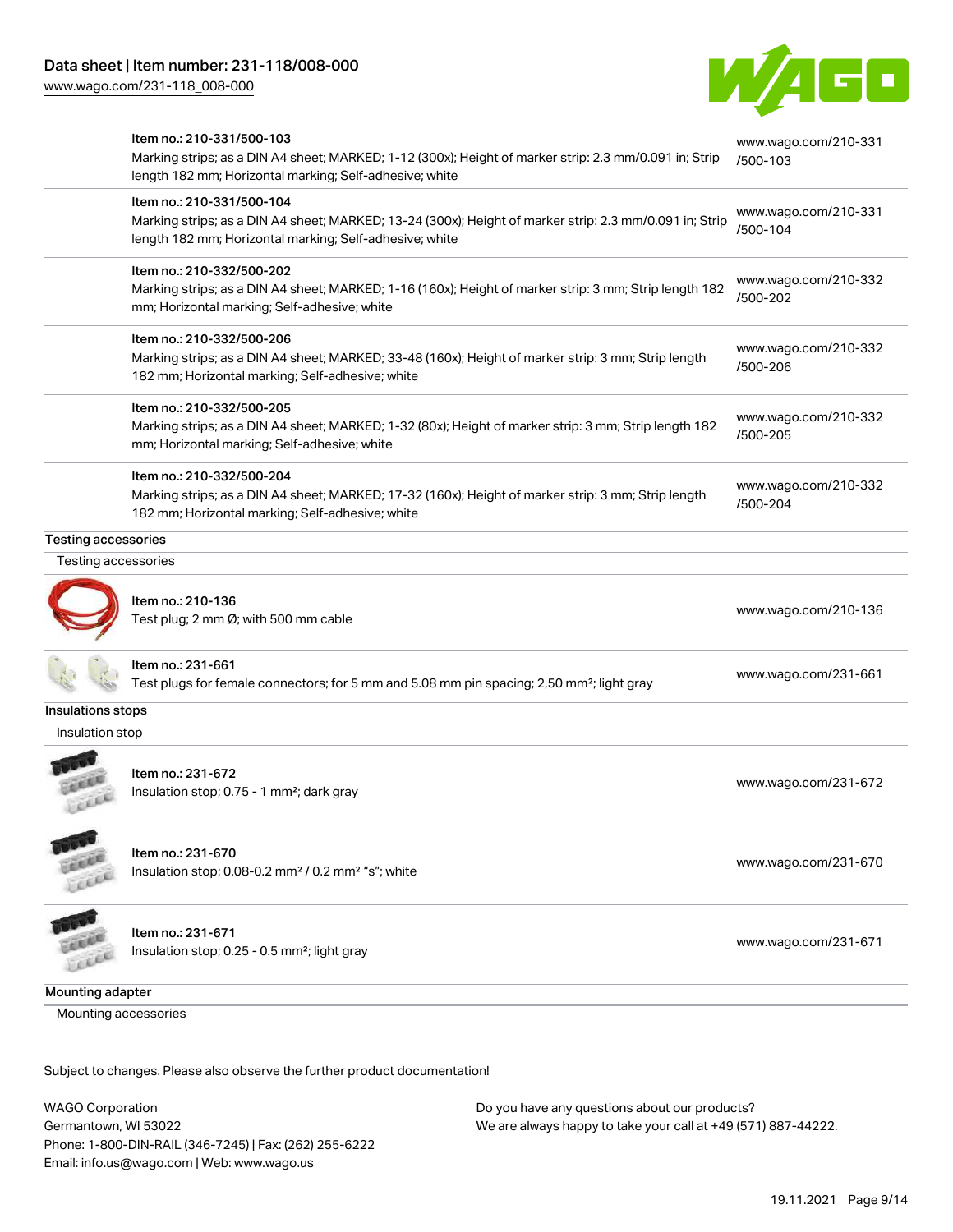

[www.wago.com/209-148](http://www.wago.com/209-148)

Item no.: 209-148

Multi mounting adapter; for DIN-35 rail; 25 mm wide; gray

| <b>Tools</b>   |                                                                                                                 |                      |
|----------------|-----------------------------------------------------------------------------------------------------------------|----------------------|
| Operating tool |                                                                                                                 |                      |
|                | Item no.: 209-130<br>Operating tool; suitable for 264, 280 and 281 Series; 1-way; of insulating material; white | www.wago.com/209-130 |
|                | Item no.: 209-132<br>Operating tool; for connecting comb-style jumper bar; 2-way; of insulating material        | www.wago.com/209-132 |
|                | Item no.: 231-159<br>Operating tool; natural                                                                    | www.wago.com/231-159 |
|                | Item no.: 231-231<br>Combination operating tool; red                                                            | www.wago.com/231-231 |
|                | Item no.: 231-131<br>Operating tool; made of insulating material; 1-way; loose; white                           | www.wago.com/231-131 |
|                | Item no.: 231-291<br>Operating tool; made of insulating material; 1-way; loose; red                             | www.wago.com/231-291 |
|                | Item no.: 280-432<br>Operating tool; made of insulating material; 2-way; white                                  | www.wago.com/280-432 |
|                | Item no.: 280-434<br>Operating tool; made of insulating material; 4-way                                         | www.wago.com/280-434 |
|                | Item no.: 280-437<br>Operating tool; made of insulating material; 7-way                                         | www.wago.com/280-437 |
|                | Item no.: 280-440<br>Operating tool; made of insulating material; 10-way                                        | www.wago.com/280-440 |
|                | Item no.: 280-435<br>Operating tool; made of insulating material; 5-way; gray                                   | www.wago.com/280-435 |
|                | Item no.: 280-436<br>Operating tool; made of insulating material; 6-way                                         | www.wago.com/280-436 |
|                | Item no.: 280-438<br>Operating tool; made of insulating material; 8-way                                         | www.wago.com/280-438 |
|                | Item no.: 280-433<br>Operating tool; made of insulating material; 3-way                                         | www.wago.com/280-433 |
| Cover          |                                                                                                                 |                      |
| Cover          |                                                                                                                 |                      |
|                | Subject to changes. Please also observe the further product documentation!                                      |                      |

WAGO Corporation Germantown, WI 53022 Phone: 1-800-DIN-RAIL (346-7245) | Fax: (262) 255-6222 Email: info.us@wago.com | Web: www.wago.us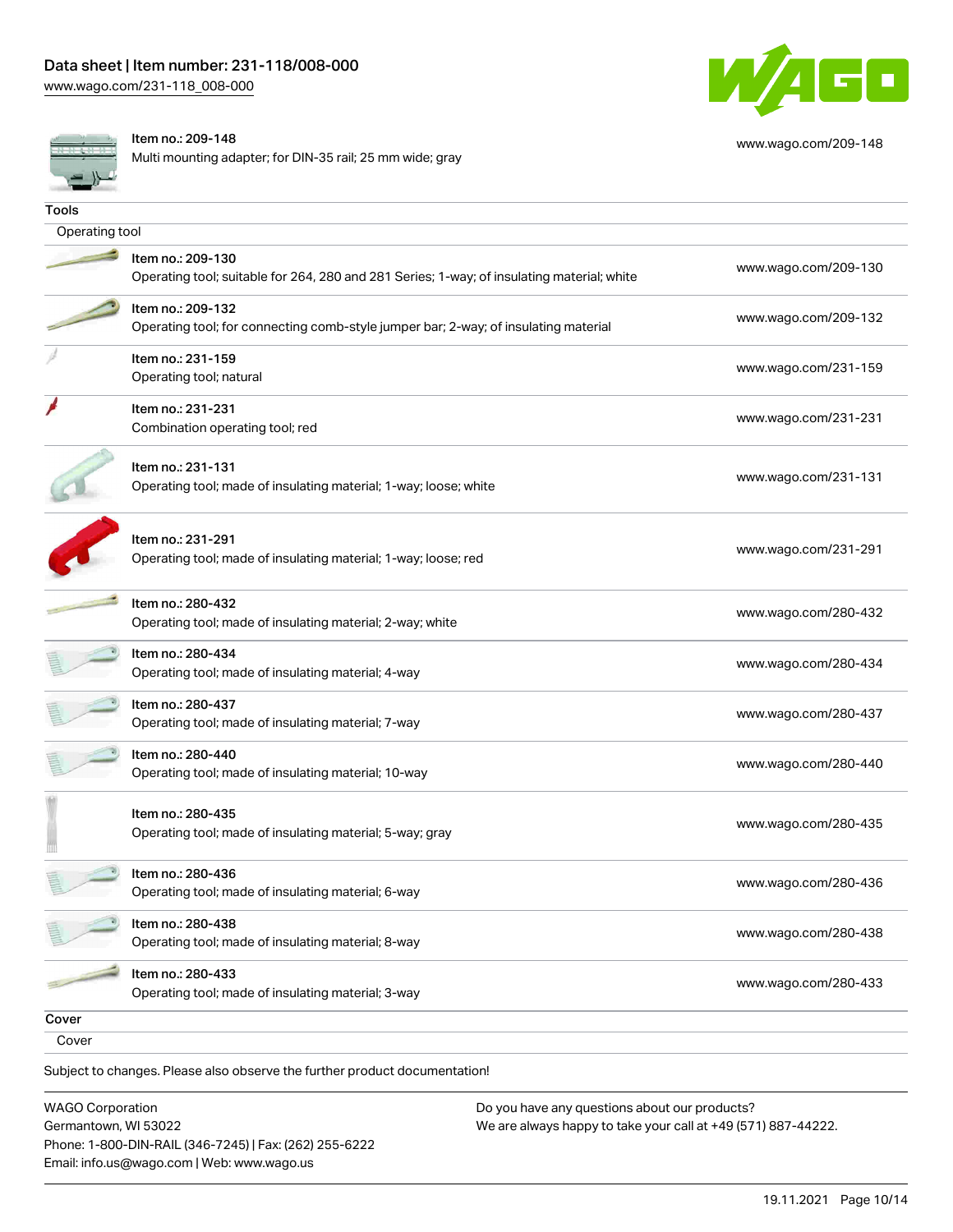



Lockout caps; for covering unused clamping units; gray [www.wago.com/231-668](http://www.wago.com/231-668)

|                               | Loonoat cape, ior covering anacoa ciamping anito, grap                                           |            |                      |                      |
|-------------------------------|--------------------------------------------------------------------------------------------------|------------|----------------------|----------------------|
| Jumpers                       |                                                                                                  |            |                      |                      |
| Jumper                        |                                                                                                  |            |                      |                      |
|                               | Item no.: 231-905<br>Jumper; for conductor entry; 5-way; insulated; gray                         |            |                      | www.wago.com/231-905 |
|                               | Item no.: 231-903<br>Jumper; for conductor entry; 3-way; insulated; gray                         |            |                      | www.wago.com/231-903 |
|                               | Item no.: 231-907<br>Jumper; for conductor entry; 7-way; insulated; gray                         |            |                      | www.wago.com/231-907 |
|                               | Item no.: 231-910<br>Jumper; for conductor entry; 10-way; insulated; gray                        |            |                      | www.wago.com/231-910 |
|                               | Item no.: 231-902<br>www.wago.com/231-902<br>Jumper; for conductor entry; 2-way; insulated; gray |            |                      |                      |
| <b>Mounting</b>               |                                                                                                  |            |                      |                      |
| Mounting accessories          |                                                                                                  |            |                      |                      |
|                               | Item no.: 209-137<br>Mounting adapter; can be used as end stop; 6.5 mm wide; gray                |            | www.wago.com/209-137 |                      |
| <b>Downloads</b>              |                                                                                                  |            |                      |                      |
| Documentation                 |                                                                                                  |            |                      |                      |
| <b>Additional Information</b> |                                                                                                  |            |                      |                      |
| Technical explanations        |                                                                                                  | 2019 Apr 3 | pdf<br>2.0 MB        | Download             |
| <b>CAD files</b>              |                                                                                                  |            |                      |                      |
| <b>CAE</b> data               |                                                                                                  |            |                      |                      |

| EPLAN Data Portal 231-118/008-000 | URL | Download |
|-----------------------------------|-----|----------|
| ZUKEN Portal 231-118/008-000      | URL | Download |
| EPLAN Data Portal 231-118/008-000 | URL | Download |
| CAD data                          |     |          |
| 2D/3D Models 231-118/008-000      |     | Download |

| <b>WAGO Corporation</b>                                | Do you have any questions about our products?                 |  |
|--------------------------------------------------------|---------------------------------------------------------------|--|
| Germantown, WI 53022                                   | We are always happy to take your call at +49 (571) 887-44222. |  |
| Phone: 1-800-DIN-RAIL (346-7245)   Fax: (262) 255-6222 |                                                               |  |
| Email: info.us@wago.com   Web: www.wago.us             |                                                               |  |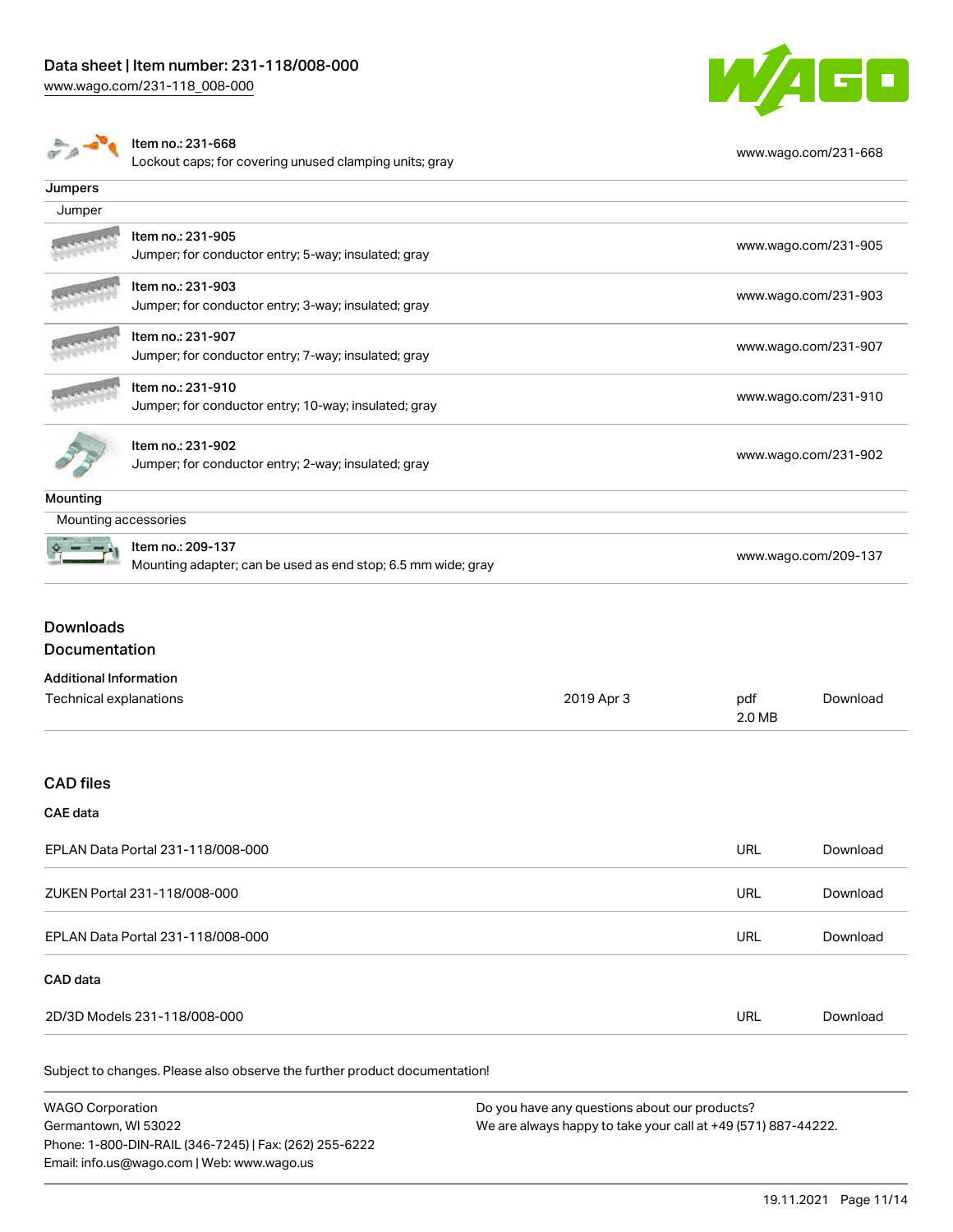

#### Environmental Product Compliance

Compliance Search

Environmental Product Compliance 231-118/008-000 1-conductor female connector; CAGE CLAMP®; 2.5 mm²; Pin spacing 5 mm; 18-pole; Snap-in mounting feet; 2,50 mm²; gray

URL [Download](https://www.wago.com/global/d/ComplianceLinkMediaContainer_231-118_008-000)

#### Installation Notes



Inserting a conductor via 3.5 mm screwdriver – CAGE CLAMP® actuation parallel to conductor entry.



Inserting a conductor via 3.5 mm screwdriver – CAGE CLAMP® actuation perpendicular to conductor entry.



Inserting a conductor into CAGE CLAMP® unit via operating lever (231-291).



Inserting a conductor via operating tool.

Subject to changes. Please also observe the further product documentation!

WAGO Corporation Germantown, WI 53022 Phone: 1-800-DIN-RAIL (346-7245) | Fax: (262) 255-6222 Email: info.us@wago.com | Web: www.wago.us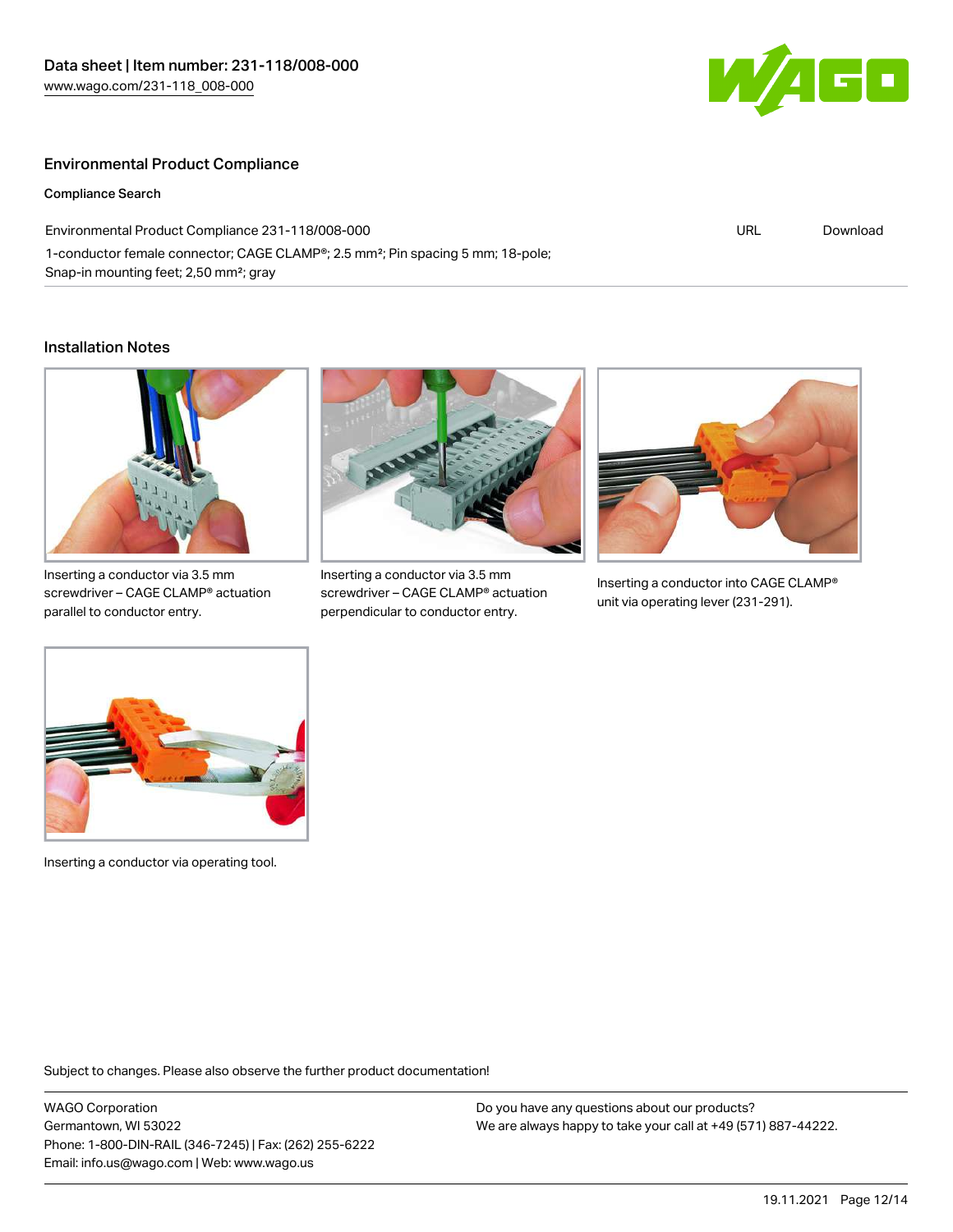



Coding a female connector by removing coding finger(s).



Testing – female connector with CAGE CLAMP®

Integrated test ports for testing perpendicular to conductor entry via 2 or 2.3 mm Ø test plug

#### Installation



Male connector with strain relief plate



Strain relief housing shown with a male connector equipped with CAGE CLAMP®

Subject to changes. Please also observe the further product documentation!

WAGO Corporation Germantown, WI 53022 Phone: 1-800-DIN-RAIL (346-7245) | Fax: (262) 255-6222 Email: info.us@wago.com | Web: www.wago.us